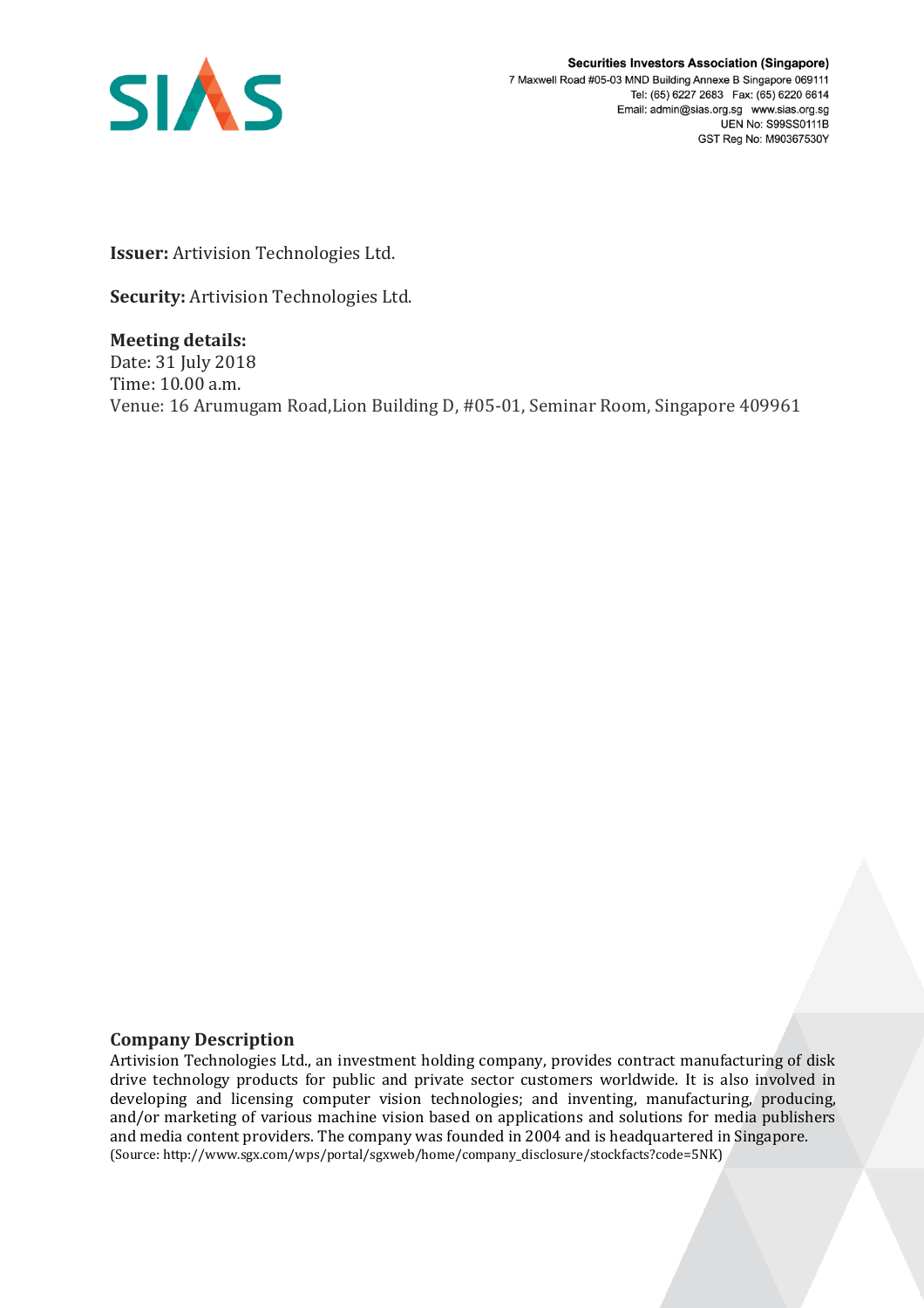

1. As noted in the Message to shareholders, the group's contract manufacturing business ceased operations and is undertaking a members' voluntary winding up. With effect from 27 February 2018, under Rule 1017 of the Singapore Exchange Securities Trading Limited Listing Manual Section B: Rules of Catalist, the company was considered a cash company.

On 27 April 2018, the company announced that it had entered into a conditional sale and purchase agreement to acquire all the ordinary shares and convertible bonds issued by Mobile Credit Payment Pte. Ltd. ("MC Payment", and together with its subsidiaries, the "MCP Group"), which if successfully completed, will result in a reverse takeover of the company.

- **(i) Can the board help shareholders understand who is leading the group's negotiation in the proposed acquisition?**
- **(ii) What is the collective experience of the board and management in evaluating, structuring and valuing high-tech early-stage companies?**
- **(iii) What guidance has the board given to management on how to structure the proposed acquisition so that it is prudent and adequately recognise the downside risks?**
- **(iv) What is the level of due diligence that will be carried out with regard to this proposed acquisition?**
- **(v) With the execution of the Sale and Purchase Agreement on 27 April 2018, what are the outstanding milestones before the completion of the proposed acquisition?**
- **(vi) When is the acquisition expected to be completed?**

2. On 2 July 2018, the company announced that the company's independent auditor, had, without qualifying its audit opinion, included in the Independent Auditor's Report, a material uncertainty related to going concern in the audited financial statements of the group for the financial year ended 31 March 2018.

The material uncertainty related to going concern stated that the group's current liabilities exceeded its current assets and total liabilities exceeded its total assets by S\$5.0 million and S\$5.0 million respectively.

As at 31 March 2018, the group had \$2.3 million in cash and cash equivalents.

- **(i) Can the board confirm that, with the cessation of operations in Thailand, the group no longer has any key management personnel other than the Executive director and CEO?**
- **(ii) What is the current staff strength? What is the current burn-rate?**